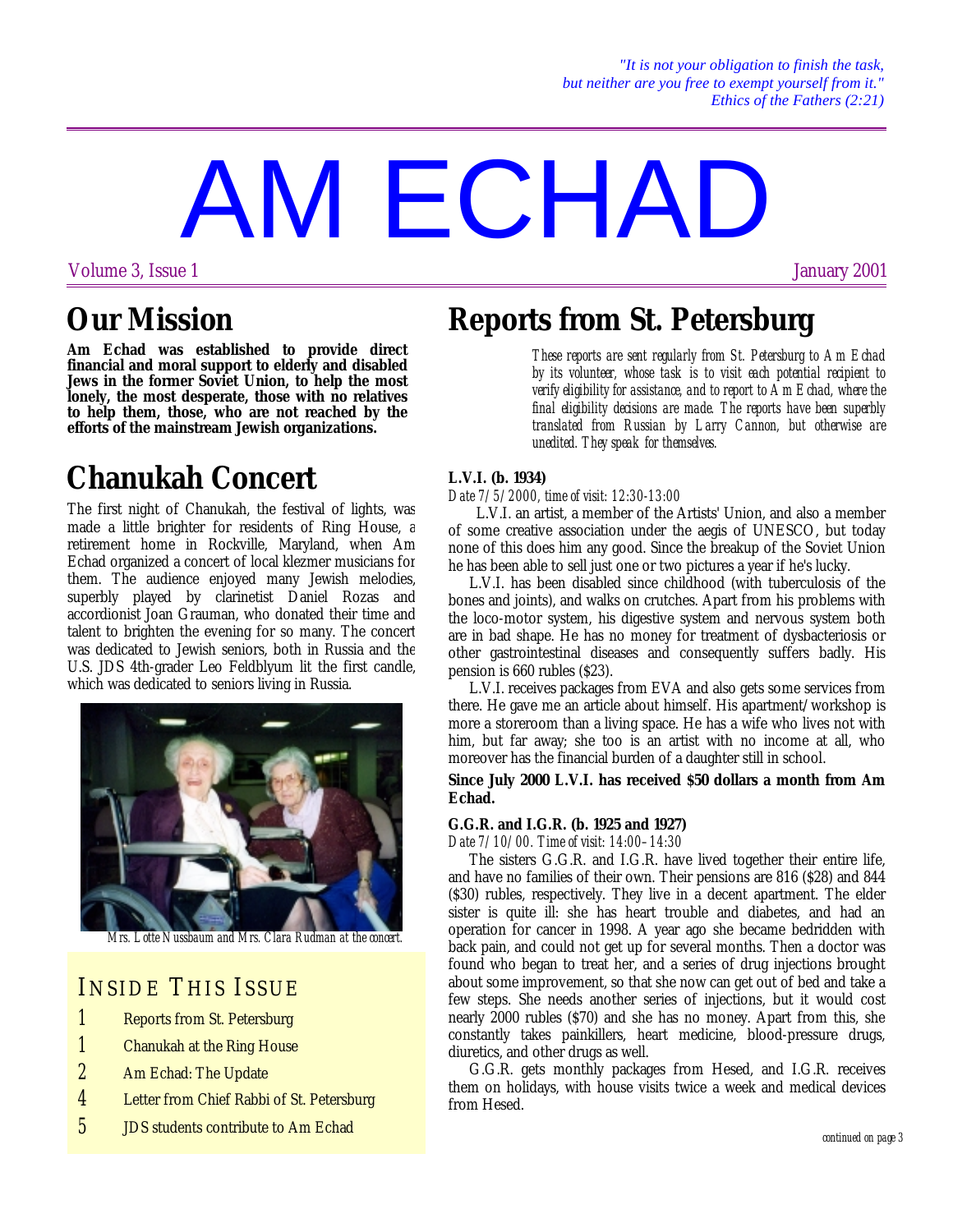# **Am Echad: TheUpdate**

#### **By Igor Feldblyum**

Exactly one year ago, I first discussed the desperate situation of tens of thousands of elderly and disabled Jews in Russia with my friend Philip Berry. At that time, we could not have envisioned how much that could be achieved in a short time, how many people could be saved from hunger, suffering and loneliness. Together, we started the charity, Am Echad, and soon many others joined us. Thanks to the generosity of Am Echad's supporters, we have been able to make a real difference in the lives of many, many people.

As of today, 60 people have benefited from Am Echad, with most receiving assistance every month, some quarterly, and a few who received one-time assistance. Now, with our help, they can buy medicine and food that otherwise they would not be able to afford. More than one-half of the people we support are either bed-ridden or too sick to venture out of their apartments. For them, we organized monthly home delivery of medicine at discounted prices, and twice-monthly delivery of food packages.

In addition to supporting the elderly, we began supporting two families who had almost no medical help for their severely sick and handicapped children, and who had to live daily with the sad reality of malnutrition.

From a database of 37,000 elderly and disabled Jews in St. Petersburg, Am Echad selects a list of the oldest, poorest, and loneliest. Katya K., our volunteer in St. Petersburg, continues to regularly visit those who have been selected for assistance to verify their current situation. We then make the decision who will get assistance, and *who will not*. This is quite an unenviable task. The level of poverty and misery is such that the "*who will not*" part can break one's heart.

The Greater Washington Committee for Post-Soviet Jewry became one of Am Echad contributors in December, 2000, and we proudly continue our cooperation with them.

By December 31, 2000, Am Echad had provided assistance to 60 needy people in Russia, totaling \$7,777. The infrastructure to identify the needy and deliver assistance to them was established and is functioning smoothly. But our most serious challenge has been to raise enough money to continue our support of the current recipients. We have had to put on hold our search for new recipients, and haven not even been able to help those that we already personally knew, those who were trying to survive with almost no medicine and food.

In the past month we have received donations, but these new funds will not last very long. It is paramount that we engage in serious fundraising efforts immediately. I ask all of you reading this newsletter to do what you can to let others know about the importance of what we all are doing. There are already so many of us who have shared the pain of the elderly in Russia. **Let's share with our friends and relatives the information we have, the stories from Am Echad newsletters and, most of all, your conviction of the importance and urgency of our assistance to the elderly in Russia. We are saving lives, pure and simple.**

Am Echad is truly a grass roots organization that needs the participation of the entire Jewish community. What started as a conversation between two concerned individuals has grown to include 32 supporters. But the abilities and time of everyone involved is limited. **Just imagine how many more needy would be helped if all of us would give an opportunity to do a mitzvah, to be a mench, to at least one more friend, relative, neighbor, or co-worker.**

#### **Volunteers are needed to help with fundraising and administration of Am Echad**

- We have a list of **foundations** that could contribute to Am Echad. Could you contact them?
- " We have a list of **Jewish organizations** that could contribute to Am Echad. Could you contact them?
- We need an **accountant** perhaps you know a retired accountant who could donate her or his time to assist in keeping our books and in filing a tax return.

Many families preparing for the Bar or Bat Mitzvah of their child have begun to ask their guests to make a donation to their favorite charity instead of purchasing a gift. If you know such families, please ask them to consider Am Echad as their charity of choice.

I would sincerely welcome and appreciate your ideas and help with fundraising. Today it is our most urgent task at hand.

I want to thank everybody who worked hard to make Am Echad a successful operation. My special thanks go to Katya K., who continues to do an excellent job visiting and helping the elderly in St. Petersburg, and to Steve Jacobson, who took care of registering Am Echad with the IRS. $\cdot$ 

| <b>Number of Sponsors</b><br>26                                                                                                                                                  | <b>Total Amount Donated</b><br>\$14,137                    |
|----------------------------------------------------------------------------------------------------------------------------------------------------------------------------------|------------------------------------------------------------|
| <b>Total number of</b><br>recipients on $12/31/2000$                                                                                                                             | 60                                                         |
| <b>Total amount distributed</b><br>to recipients                                                                                                                                 | \$7,777                                                    |
| <b>Expenses</b><br>May-December, 2000:<br><b>Start-up expenses</b><br>In St. Petersburg<br>▪<br>Postage, stationery,<br>printing supplies,<br>telephone, etc.<br><b>Salaries</b> | <b>S2,475</b><br>S <sub>320</sub><br>\$ 331<br><b>None</b> |

*on December 31, 2000*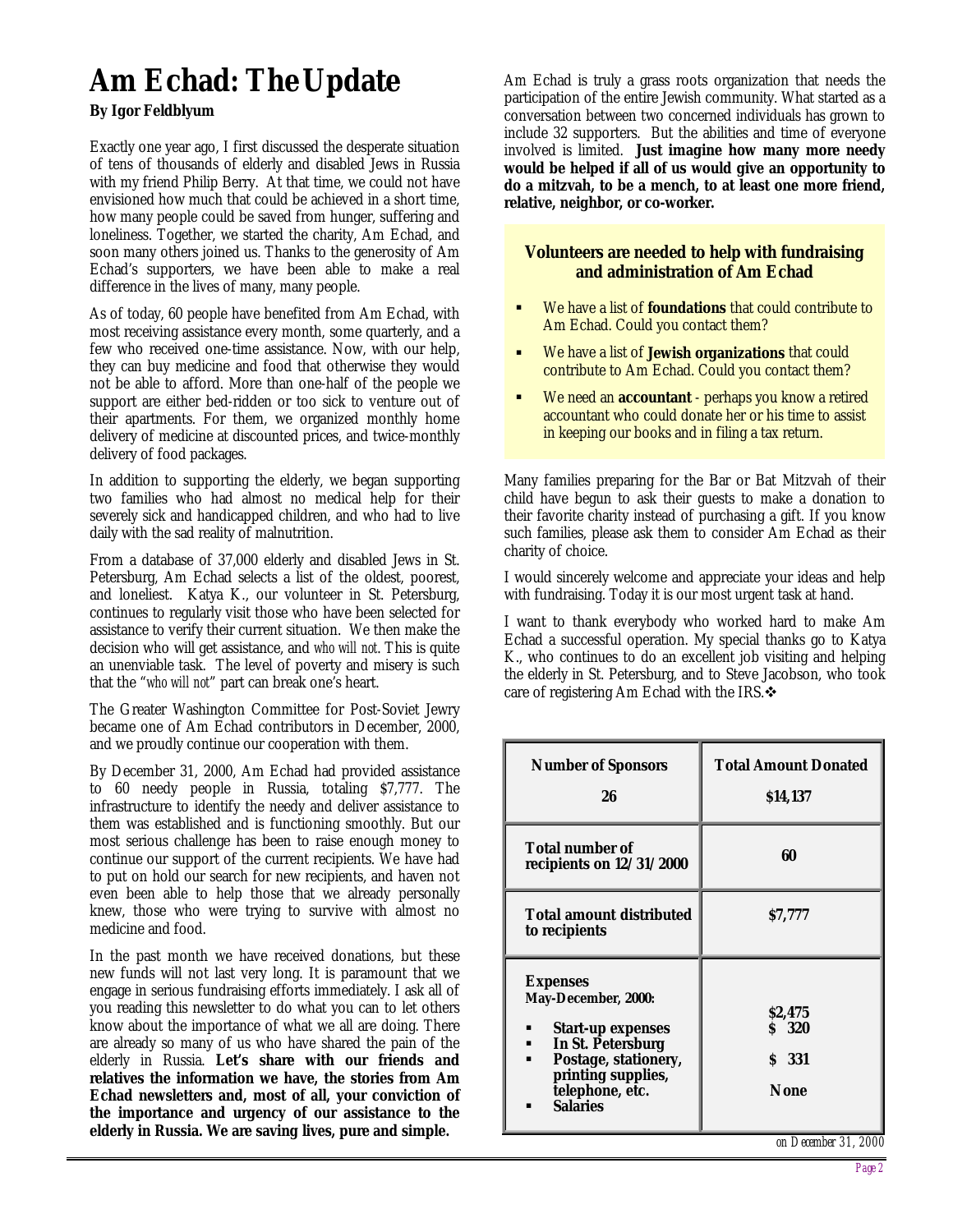## Reports from St. Petersburg (cont.)

Even if we ignore the need for back medicine, 500 rubles a month is not enough for their drugs. They need help.

#### **Since September 2000 G.G.R. and I.G.R. have received \$50 a month from Am Echad.**

#### **M.A.Z. (b. 1926)**

*Date 7/10/00. Time of visit: 14:30–15:10*

M.A.Z.'s pension is 1000 rubles (\$35). She has a lovely apartment, but there's a settlement deed on the apartment, so she can't own it and can't even get any housing compensation. The deed is in the name of the son of her niece, who lived in Israel and helped until she passed away 3 years ago, and her husband and son do not maintain any relations with the aunt.

The list of her diseases, and accordingly of her medicines, is all but endless: she has suffered rectal prolapse, an insult, evidently a minor one, and thrombophlebitis, walks with difficulty, and has glaucoma and high blood pressure (up to 260). She needs 1000 rubles (\$35) a month for medicine. She needs assistance badly.

#### **Since September 2000 M.A.Z. has received \$36 quarterly from Am Echad.**

#### **S.Y.P. and A.Y.P. (b. 1932 and 1938)**

*Date 7/10/00. Time of visit: 15:20–15:40*

The P-o brothers receive pensions of 750 (\$26) and 430 rubles (\$15).

The older brother (S.Y.) lives with the younger (A.Y.), an invalid since childhood whose development was retarded at the age of 6 or 7 years. The older brother has two sons, but has almost no contact with the one who lives here. He does have warm relations with the one who emigrated to Israel, but S.Y. thinks that they can get along on the money the have, so he doesn't ask for help. They have the younger son's apartment, which they want to sell, but S.Y. says, "It's not mine, it's his, I'll get by somehow. . . ." He is very sick: heart trouble, blood pressure, adenoma, a hernia — he buys what medicine he can for 200 rubles (\$7) a month because he can't afford any more. A neuropsychiatric pharmacy must prescribe drugs for the younger brother, but there are no longer any free clinics, and these drugs are so expensive that they no longer even bother getting the prescriptions.

They are visited by Eva once a week, and get packages monthly. Samuil needs a minimum of five prescription drugs, plus aspirin, and should also get Riboxin, but he doesn't buy it — it's too expensive. If the older brother should pass away (God forbid!), the younger one would die too. **I believe they should be helped with the medicine.** S.Y. would never ask anyone for anything on his own.

**Since September 2000 S.Y.P. and A.Y.P. have received \$50 a month from Am Echad.**

#### **M.G.K. (b. 1921)**

*Date 7/10/00. Time of visit: 15:50–16:30*

M.G.K. lives in a communal apartment. She has a group 1 (severe) disability. Her pension is 900 rubles (\$31). She is entirely alone, having not even distant relatives, and is very ill. She has cancer, suffered a heart attack in January 2000, and suffers from hypertonia, gynecological problems, and a detached retina, which cannot be operated on because of the pressure. She says that some 500–600 (\$17-21) rubles a month goes to medicine, but her list runs to a good 1000 rubles (\$35). Hesed makes two house visits a week, and she gets packages on holidays.

#### **Since September 2000 M.G.K. has received \$20 a month from Am Echad.**

#### **B.I.B. (b. 1906)**

*Date 9/24/00. Time of visit: 18:30–19:30*

B.I.B. worked 50 years in a school, taught Russian language and literature, lost her parents at a young age, and raised three younger brothers, all of whom died at the World War II front. She lives in a communal apartment, and has very bad neighbors and no relatives. She gets meals from Hesed and is visited three times a week by a lady who helps with the housecleaning. B.I.B.'s hearing and vision are poor. As a result of several broken bones she lives in pain, and a lot of her money, nearly all of her pension (900 rubles) (\$32), goes for medicine. Since she herself no longer can do any housekeeping, she has to pay for everything, but hasn't the means to do so.

Thirty dollars a month would make her life much easier.

**Since October 2000 B.I.B. has received \$30 a month from Am Echad.**

#### **L.M.B. (b. 1947) and V.B. (b. 1985)**

*Date 8/29/00. Time of visit: 13:40–14:20*

The boy V.B. suffers from ICP (infantile cerebral paralysis) and neurofibromatosis, and his mother L.M.B. has cancer and also suffers from asthma. They live in a communal apartment, in utter poverty. The mother's pension is 620 rubles (\$22) and V.B.'s 439 (\$15). They receive 400 rubles (\$14) in support payments. The boy speaks poorly, and has defective motor coordination, but writes well, has an innate literacy, is doing well in a special school, and has advanced to the 8th grade. Apart from money for medicine and repairs of the apartment, they unquestionably need money for him to study, but his mother cannot even think about this, as there's not enough money for bread. Hesed sends packages monthly and medicine once a year, and has them in the "Clean House" program. This mother and her son need help.

**Since September 2000 L.M.B. and V.B. have received \$75 a month from Am Echad.**

#### **D.S.V. (b. 1934 )**

*Date 8/10/00. Time of visit: 13:30–14:00*

D.S.V. receives a pension of 670 rubles (\$24). He suffers from infantile cerebral palsy. He moves about his apartment with difficulty, using a walker. His friends help. He has an older brother, who also is disabled, though he does have a job. After paying 250 rubles for the apartment, D.S.V. barely has enough to keep from starving.

#### **Since September 2000 D.S.V. has received \$30 a month from Am Echad.** !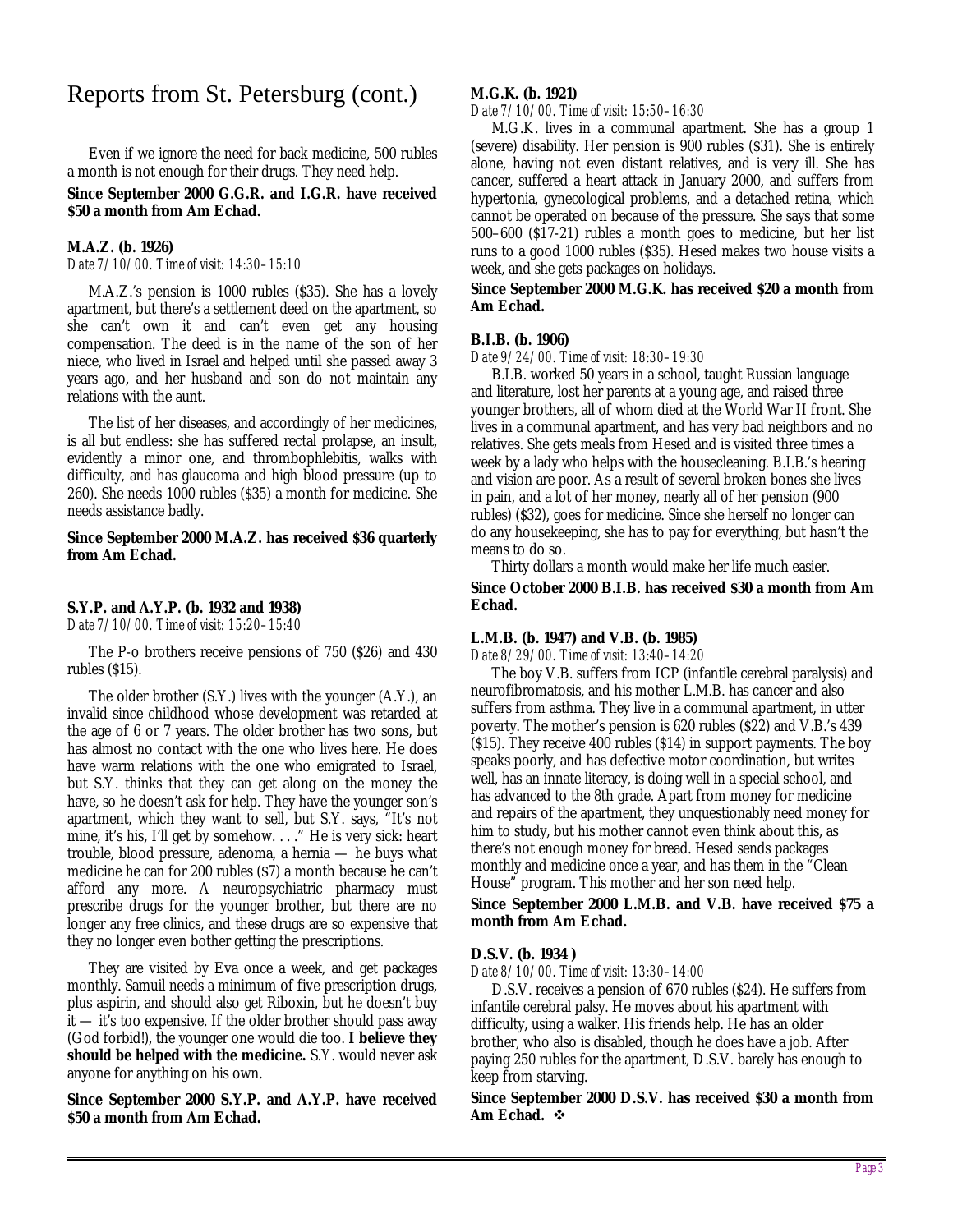

# *Letter from Chief Rabbi of St. Petersburg*

Am Echad has established a close working relationship with the Grand Choral Synagogue of St. Petersburg, and together we work on delivering assistance to where the greatest need is. We search for the most needy Jewish elderly, visit them, determine the level of asistance needed, and use the synagogue's infrastructure for Am Echad to deliver assistance to the recipients. In November, 2000 we received a letter from Mendel Pewzner, Chief Rabbi of St. Petersburg, which we would like to share with you:

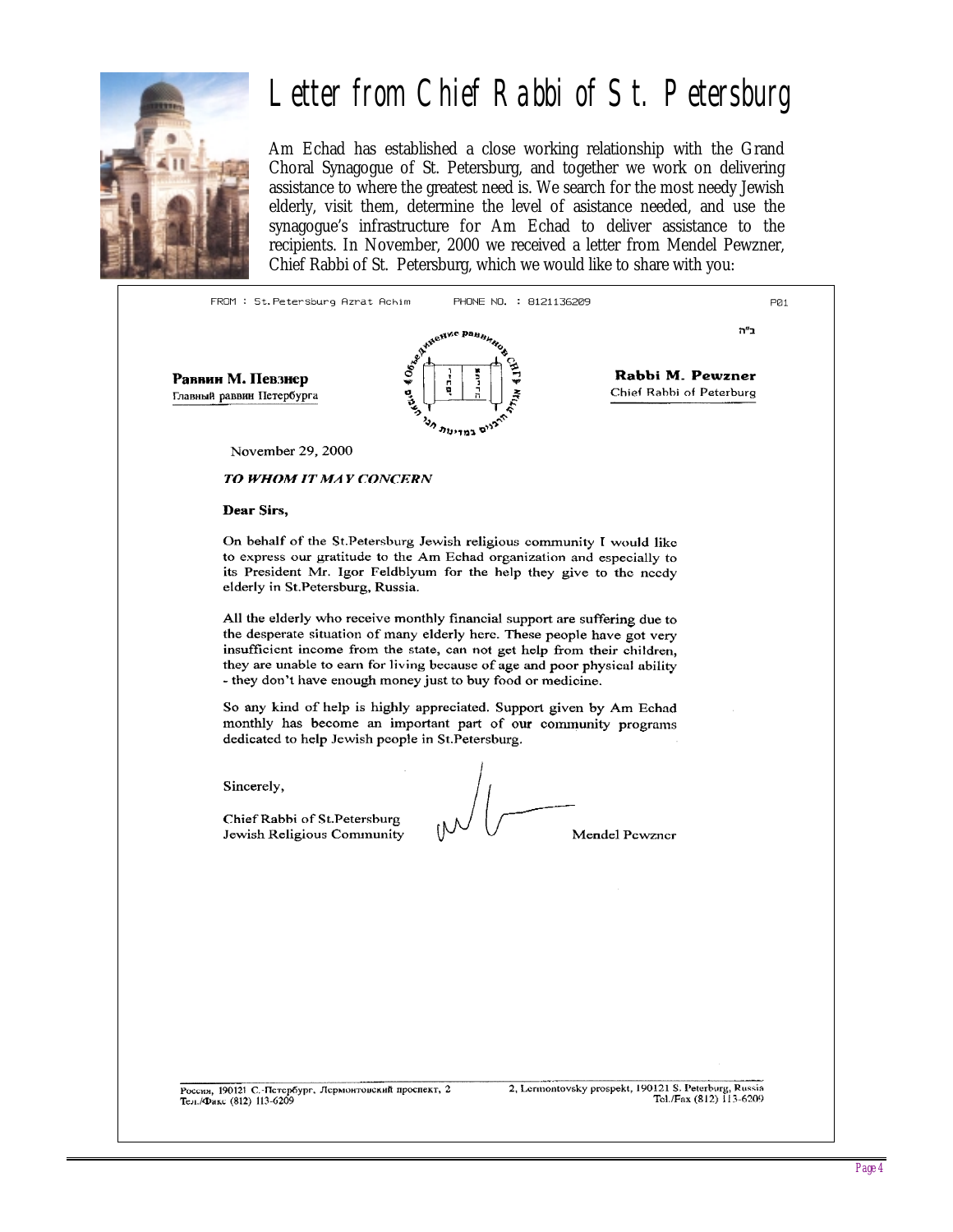

## **Charles E. Smith Jewish Day School Supports Am Echad**

Children of many Am Echad supporters attend the Charles E. Smith Jewish Day School, so it was most natural for us to discuss with Dr. Geraldine Nussbaum, Principal of the Lower School, how we could educate the JDS children about Jewish life in Russia. After all, so many of their grandparents came from there, and instilling a sense of common roots and common heritage is one of the most important aspects of Jewish education. Dr. Nussbaum

supported this initiative with great enthusiasm. At the faculty meeting on October 19<sup>th</sup>, 2000 a decision was made to designate all Kabbalat Shabbat collections in November and December, as well as the proceeds from the Faculty Dress Down Day, toward helping the elderly Jews in Russia. Am Echad's representative was invited twice to talk with 5th-graders about Jewish life in Russia, and about the desperate situation of many elderly Jews there. The JDS students took this issue very close to their hearts; their response was overwhelming. In just a few short weeks they collected \$292.40. Below is the letter that came with the first donation from JDS to Am Echad, and our response to it:



## *Message from Dr. Nussbaum to Faculty:*

*"At our Faculty Meeting on October 19th, I designated November through December and all our Kabbalat Shabbat collections toward* Am Echad*. Please share with the children information from* Am Echad'*s newsletter and its website so they understand why we are doing this. Children should be encouraged to participate in this drive, and, perhaps to write letters of support to people supported by* Am Echad *- there are more than forty of them today (Mr. Igor Feldblyum can provide you with their names and case histories). Make sure that all Tzedakah collections are submitted to me or Joan Miller regularly."*